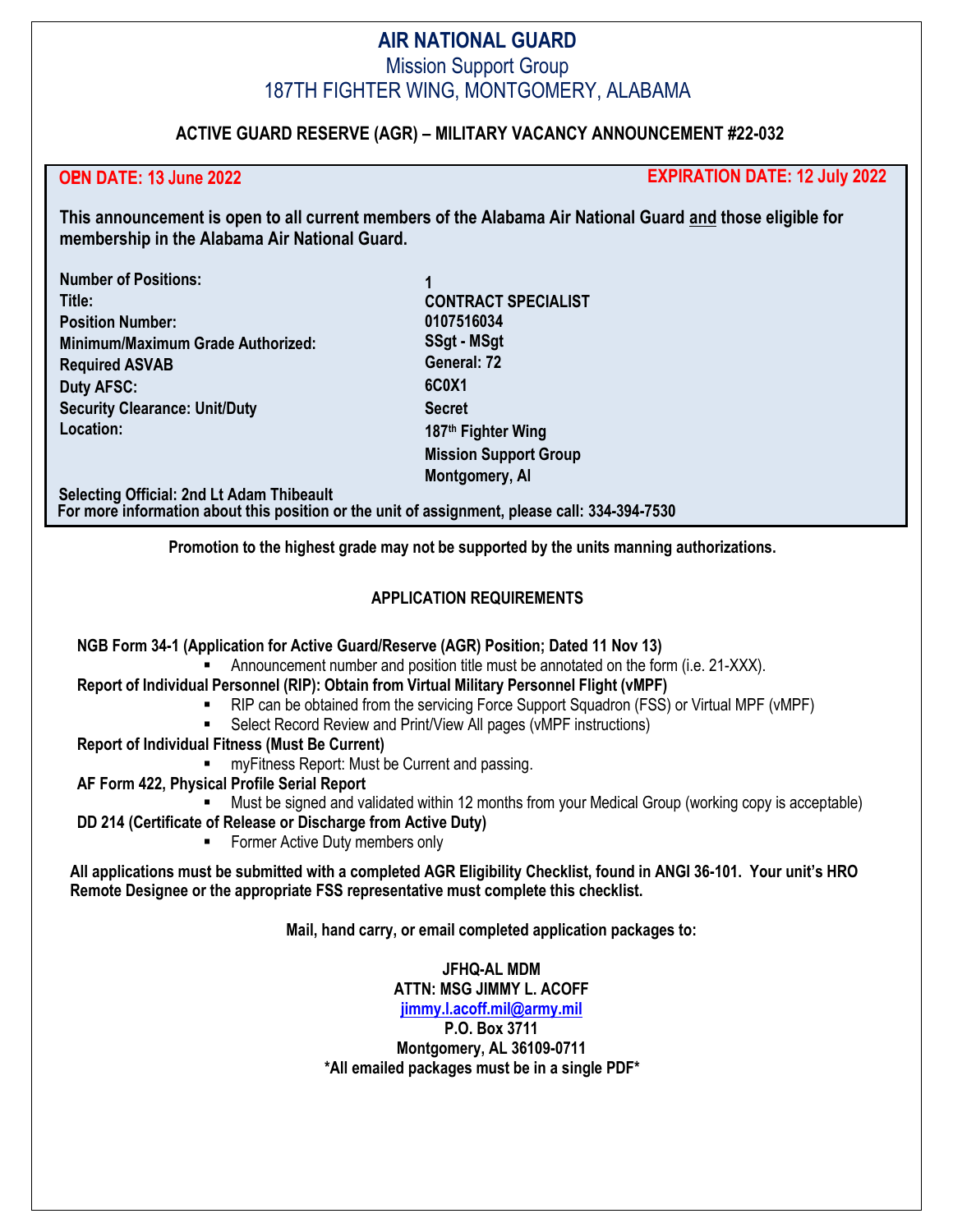#### **Preferred skills & qualifications**

- $\triangleright$  Preference will be given to applicants with documented experience in Construction Contracting
- ➢ Fully Qualified (Formerly APDP Level 2)

# **DUTIES AND RESPONSIBILITES:**

The information below was taken for the AFECD, 30 Apr 22 [\(h](https://mypers.af.mil/ci/fattach/get/9910080/1555961061/redirect/1/filename/AFECD%2030%20Apr%2019%20Finalv3.pdf)ttps://mypers.af.mil/app/answers/detail/a\_id/7504/kw/afecd).

#### **CONTRACTING (Changed 30 Apr 22)**

**1. Specialty Summary.** Contracting professionals are responsible for efficient and effective use of taxpayer dollars to meet the Department of Defense and Air Force national defense missions. Contracting professionals are missionfocused business leaders who research, award, administer, and close out contract actions for commodities, services, and construction using simplified acquisition procedures, negotiations, and other approved methods. Contracting members use automated contracting systems, Microsoft Office programs, and other information technology to prepare, process, and analyze transactions and products. Finally, contracting members provide business leadership to all levels of supervision and perform duties as buyers, negotiators, administrators, and warranted contracting officers who support all functions of home station missions and contingency operations. Related DoD Occupational Subgroup: 155100.

### **2. Duties and Responsibilities:**

2.1. Contracting professionals are required to perform a wide range of business functions including, but not limited to: research contracting requirements to determine the best course of action on procuring the commodities, services, and construction required to enable execution of assigned missions. Formulates business strategy, and produces documentation to build a historical file of all matters dealing with the acquisition of the requirement sufficient enough to protect the Air Force from litigation. Obtains and analyzes data on industry trends, and recommends a course of action to varying layers of leadership and a wide range of units as appropriate.

2.2. Researches applicable Federal, Department of Defense, and Air Force guidelines to ensure contractual actions and documentation meet requirements from cradle to grave. Establishes courses of action based on applicable laws, regulations, and professional business judgement. Researches and applies applicable provisions and clauses in order to protect the government and the Air Force.

2.3. Performs electronic commerce and electronic contracting utilizing available information technology and web-based systems, and works directly with interested parties to determine the best value to the government. Produces various contract documents including but not limited to: determinations and findings, justification and approvals, contract award document, abstracts, memorandums for record, and contract payment records. May also perform evaluation of bid pricing, review of contracts prior to award, determining contractor responsibility, post, amend or cancel solicitations, mediation of protests, and contract award negotiations.

2.4. Conducts site visits to determine adequacy of contractor compliance and customer satisfaction. Interviews contractor employees to determine labor law compliance. Trains and monitors quality assurance personnel, and determines appropriate actions in instances of non- performance of an established contract. Contracting members may be required to resolve claims, disputes, and appeals, and may perform termination of contracts and negotiate and administrate termination settlements.

2.5. Provides contingency contracting support at CONUS and OCONUS locations in support of Air Force, joint U.S., and allied forces. Develops and manages contingency contracting program plans.

# **3. Specialty Qualifications:**

3.1. The following provides minimum qualifications for award of the AFSCs indicated. In addition, enlisted contracting members must adhere to the Department of Defense Acquisition Professional Development Program (APDP) by achieving Contracting Level I and Level II certifications at appropriate milestones. The minimum requirements as well as the typical chronological order for award of upgraded AFSCs and APDP certifications is as follows: 3.1.1. 6C011 (Helper) – AFSC assigned while students are attending the Air Force Contracting Mission Ready Airman Course. 3.1.2. 6C031 (Apprentice) – Awarded upon completion of the Air Force Contracting Mission Ready Airman Course. 3.1.3. 6C051 (Journeyman) – Requires possession of AFSC 6C031, a minimum of 12 months on the job training from the date of enrollment in 6C051 upgrade training, completion of the 6C051 core qualification tasks found within the 6C0X1 Career Field Education and Training Plan (CFETP), and completion of the 6C051 Career Development Course.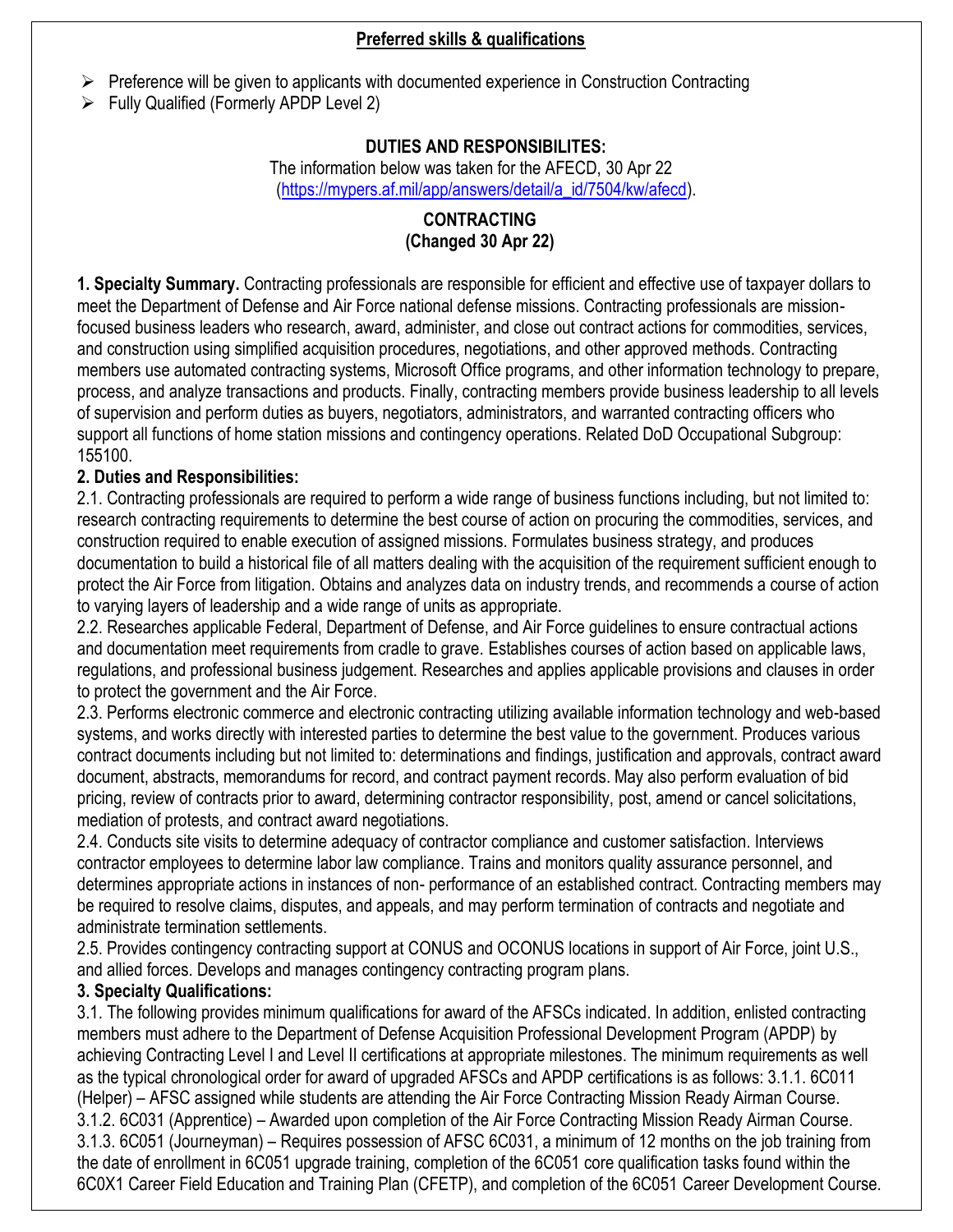3.1.4. 6C071 (Craftsman) – SSgt-selects or higher are authorized to enter into upgrade training for this skill level. Requires possession of AFSC 6C051, a minimum of 12 months on the job training from the date of enrollment into 6C071 upgrade training, completion of the 6C071 core qualification tasks found within the 6C0X1 CFETP, and completion of the 6C071 Career Development Course.

3.1.5. 6C091 (SEL) – Requires possession of AFSC 6C071, minimum rank of SMSgt, and member must have completed the Air Force Senior Noncommissioned Officer Academy or sister service equivalent.

3.2. For award and retention of 6C0X1 AFSCs: 3.2.1. Members must maintain local network access IAW AFI 17-130, *Cybersecurity Program Management* and AFMAN 17-1301, *Computer Security* 

3.2.2. Commanders may disqualify enlisted members in cases where members are convicted by court-martial or receive non-judicial punishment for: Category 1, 2, or 3 crimes (*NOTE*: Categories of offenses are described and listed in AFMAN 36-2032, *Military Recruiting and Accessions.*), dereliction in the performance of duties involving contracting activities, misappropriation of government funds or property, financial irresponsibility, committing acts of misconduct relating to or engaging in falsification of legal documents, or failure to exercise sound leadership principles with respect to morale or welfare of subordinates, peers, leadership or customers.

3.3. **Mandatory requirements for Non-prior service Airmen or Airmen who are being reclassed into 6C0X1:** 

3.3.1. For entry into, award of, and retention within these AFSCs of paragraph 3, members must:

3.3.2. Demonstrate the ability to speak distinctly and communicate effectively in writing.

3.3.3. Never have been convicted by court-martial and never received non-judicial punishment for dereliction in the performance of duties involving contracting activities, larceny, misappropriation of government funds or property, or financial irresponsibility.

3.3.4. Have no record of disciplinary action (Letter of Reprimand [LOR], Article 15 or court-martial) for committing acts of misconduct relating to or engaging in falsification of legal documents or documented failures (LOR, Article 15 or court-martial) to exercise sound leadership principles with respect to morale or welfare of subordinates, peers, leadership, or customers.

3.3.5. Never have been convicted by a civilian court of a Category 1, 2, or 3 offense, or exceed the acceptable number of Category 4 or 5 offenses. Category 3, 4, or 5 traffic offenses alone are not disqualifying. *NOTE*: Categories of offenses are described and listed in AFMAN 36-2032, *Military Recruiting and Accessions*.

3.3.6. See attachment 4 for additional entry requirements.

3.4. **Mandatory requirements for first term and career Airmen retraining into the 6C0X1 AFSC:** 

3.4.1. **Cross Trainee applicant must be E-5 or below and cannot possess a promotion sequence line number E-6 prior to initial official notification of attendance to the Air Force Contracting Mission Ready Airman Course**.

3.4.2. Those seeking to cross-train into Contracting must have an interview with the nearest permanently assigned SEL of a numbered contracting flight or contracting squadron. The cross-training candidate must obtain a written endorsement from the contracting SEL for entry into the AFSC 6C0X1. If a SEL of a numbered contracting flight or squadron is not available, the 6C MAJCOM Functional Manger must review and endorse the cross-training approval package. NOTE: Numbered flight SEL or squadron SEL MUST possess the Contracting vector for SEL in order to endorse the individual.

3.4.3. In order to qualify for an interview, members must meet the following criteria:

3.4.4. Member must have a current and passing Fitness Assessment at the time of the interview with the contracting SEL.

3.4.5. Member must complete the Contracting Retraining Assessment.

3.4.6. Member must have the ability to speak distinctly and communicate effectively in writing.

3.4.7. Must not have been convicted by court-martial nor received an Article 15 for the past 3 years, and can never been convicted by court-martial nor ever received an Article 15 for dereliction in the performance of duties involving contracting activities, larceny, misappropriation of government funds or property, financial irresponsibility, or committing acts of misconduct relating to or engaging in falsification of legal documents.

3.4.8. **Applicants can never been convicted by a civilian or military court of any Category 1 offense and can never** have been convicted by a civilian or military court of other Category 2 offensive involving violence, theft, or a crime of sexual nature. No convictions by a civilian or military court of other Category2 or 3 offense within the past 3 years, nor exceed the acceptable number of Category 4 or 5 offenses. Category 3, 4, or 5 traffic offenses alone are not disqualifying. *NOTE*: Categories of offenses are described and listed in AFMAN 36-2032, *Military Recruiting and Accessions.* 

3.4.9. **See attachment 4 for additional entry requirements.**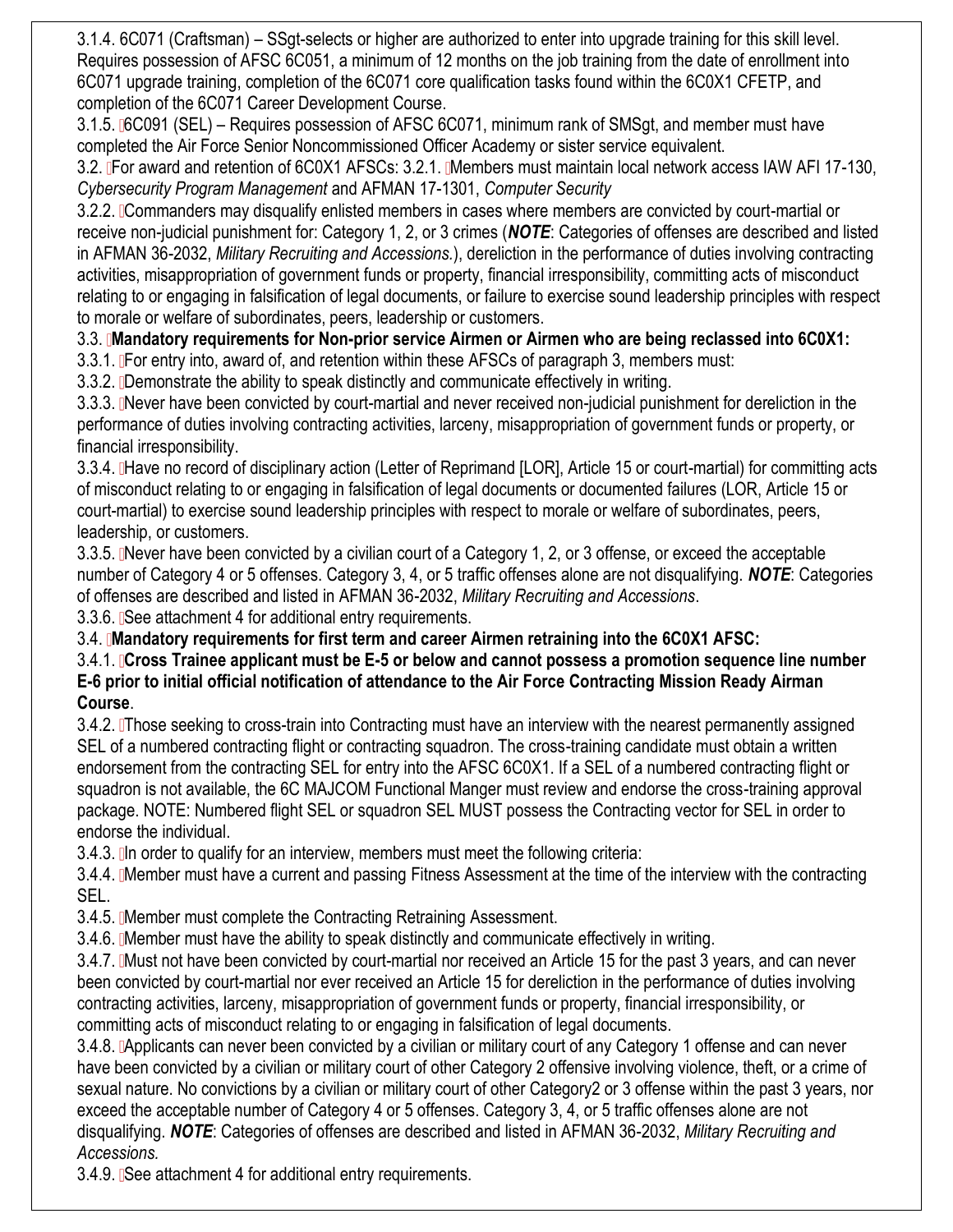#### **The information below was taken from ANGI 36-101, 21 April 2022.**

**5.1. Accession Standards.** Reference this Chapter and **Attachment 2**, AGR Eligibility Checklist, to assist in the accession of an AGR (to include occasional and AGR deployment backfill tours). Members selected for AGR tours must meet the medical retention standards outlined in DAFMAN 48-123 and the USAF Medical Standards Directory. An Airman with a Mobility Restriction annotated on an AF Form 469 at the time of his/her AGR package evaluation will not be eligible to start an AGR order. However, selection of a member is possible if the member is medically cleared of any Mobility Restricting Duty Limiting Condition (DLC) prior to starting an AGR order in accordance with AFI 48-133, *Duty Limiting Conditions*. AGR accession package evaluations require the SAS, or delegated Flight Surgeon/Provider, certifying authority approval on an AF Form 422 prior to starting an AGR order in accordance with DAFMAN 48-123.

5.1.1. A pregnant Airman may be accessed into the AGR program, to include for the purpose of an occasional tour, with the concurrence of the commander and HRO.

5.1.2. An Airman with an approved, duty-restricting shaving waiver for Pseudo Folliculitis Barbae may be accessed into the AGR program, to include for the purpose of an occasional tour, with concurrence from medical, the commander, and the HRO. Facial hair must be grown out naturally, any shaping or styling of the facial hair is not allowed, and the facial hair cannot interfere with the wear of any personal protective gear, such as a gas mask, or the performance of duties. If this should happen, the member's ability to safely perform duties is compromised and the member may require an evaluation to determine fitness for military duties in accordance with AFI 44-102, *Medical Care Management* and DAFI 36-2903, *Dress and Personal Appearance of Air Force Personnel*.

5.1.3. An Airman may still be accessed into the AGR program if they have a Duty Restriction, Fitness Restriction, and/or "Deployable with Limitation" DLC provided the restriction does not preclude satisfactory performance of required military duties of the Airman's office, grade, rank, or rating in accordance with DAFMAN 48-123 and AFI 48- 133.

**5.2. Air Force Specialty Code (AFSC) Requirements.** The intent of the AGR program is to assess AFSC-qualified individuals. If an applicant is selected who does not possess the AFSC, the member must sign an agreement to retrain including the statement in **paragraph 5.2.1.1**.

5.2.1. Retraining. Enlisted Airmen currently serving in an AGR status may be selected for a vacant, AGR position on the UMD without the awarded duty AFSC subject to the following restrictions:

5.2.1.1. If the UMD position requires a mandatory training school for the award of the 3-level AFSC, they may be assigned immediately. The following statement will be included in the remarks section of the AF Form 2096, *Classification/On-The-Job Training Action*:

"I acknowledge that I will attend the first available course that would qualify me in the new AFSC. I will complete the course successfully and progress in training to a skill-level compatible with my UMD assignment. Failure to do so will result in the termination of my AGR tour."

The AF Form 2096 must be accomplished before the orders are published.

5.2.1.2. If the Airman fails to successfully complete the required formal training in accordance with DAFI 36-2670, *Total Force Development* and AFMAN 36-2100, *Military Utilization and Classification*, or fails to attend the first available course without permission from the commander or supervisor due to exceptional circumstances, the individual will be removed from AGR status.

5.2.1.3. Individuals must continue to progress in training in accordance with DAFI 36-2670 and AFMAN 36-2100, to a skill-level compatible with their UMD assignment. Airmen who do not progress to the next skill-level will be removed from AGR status.

5.2.1.4. Airmen approved for retraining may incur a Reserve Service Commitment in accordance with AFMAN 36- 2100 upon completion of training.

**5.3. Grade.** To accept an AGR position, an applicant's military grade cannot exceed the maximum military authorized grade on the UMD for the AGR position. Reference **paragraph 6.6** for proper assignment to a position/unit. Enlisted Airmen who are voluntarily assigned to a position which would cause an overgrade must indicate in writing a willingness to be administratively reduced in grade in accordance with AFI 36-2502, *Enlisted Airman Promotion/Demotion Programs*, when assigned to the position. Acceptance of demotion must be in writing and included in the assignment application package.

**5.4. Commissioning of Enlisted Member.** Enlisted personnel applying for officer positions must be eligible for commissioning upon application for AGR duty. Assignment to the AGR tour will not become effective until the individual receives a commission in the ANG and as a Reserve of the Air Force and has completed formal training for which an AFSC has been awarded